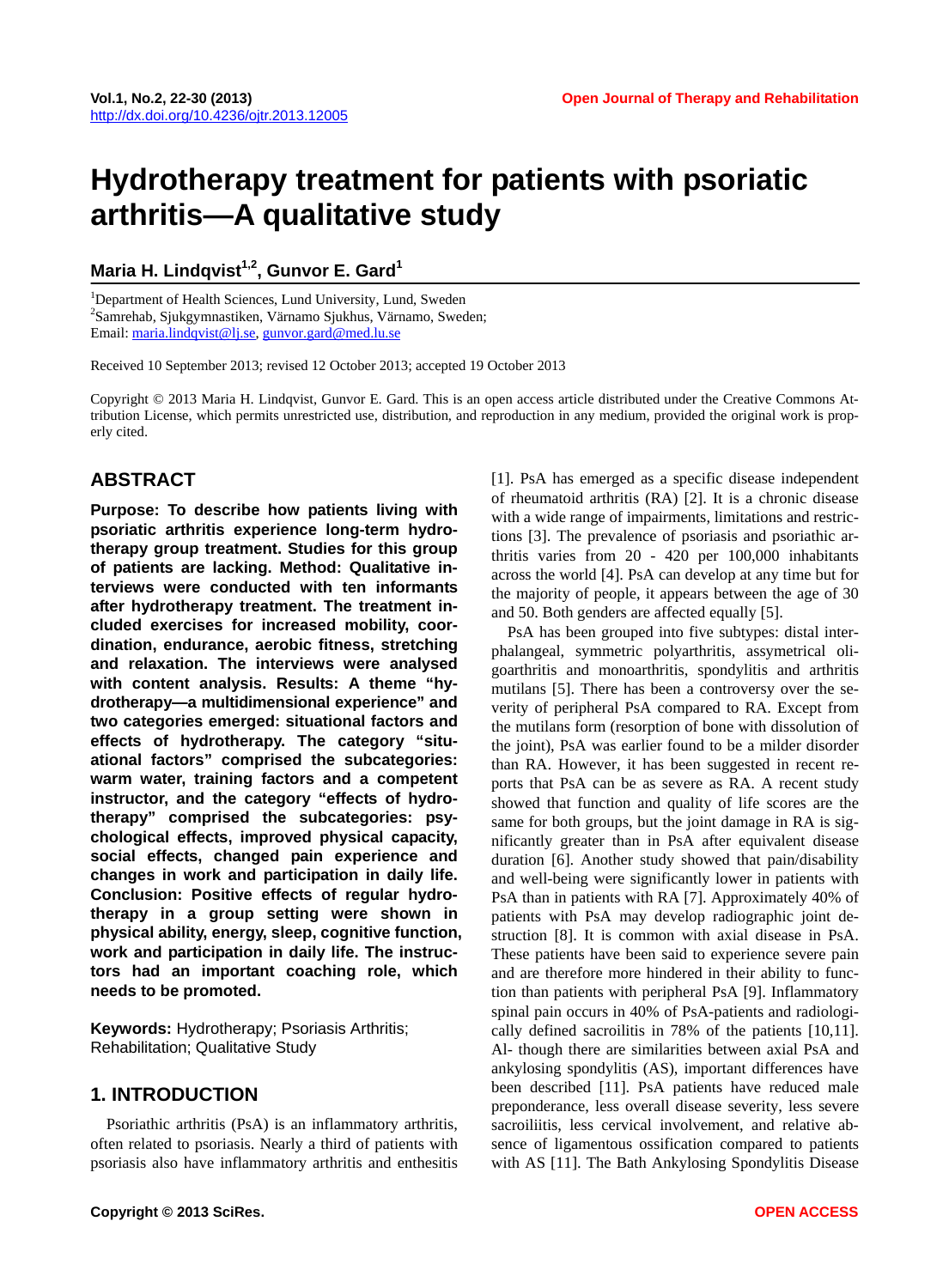Activity Index (BASDAI) showed significantly lower scores in PsA than in AS [12], and the correlation with external indicators of disease activity has shown contradictory results [12,13]. One study of physical functioning and disability in patients with PsA showed that 28% of the patients seemed resistant to become disabled over ten years but the remaining patients experienced permanent disability or moved between disability states [14]. There are three main groups of drug therapies which are used in treating PsA: Non Steroidal Anti Inflammatory Drugs (NSAID), Disease Modifying Anti Rheumatic Drugs (DMARD) and Tumor Necrosis Factor Alfa (TNF). Since 2002, there have been several advances in the therapeutics of spondyloarthropaties, particularly in AS and PsA due to the use of TNF blockers [15]. Enthesitis is characteristic for PsA patients [16]. Non-steroidal inflammatory medications, physiotherapy and steroid injections are recommended as being potentially effective treatments. Despite this, case series or controlled trials with Spondyloarthritis (SpA) patients treated with these could not be found [16].

### **Physical Therapy/Hydrotherapy**

Physical therapy is as an essential part of the management of PsA. Swimming and group training is recommended especially for patients with axial disease [17] and stretching of muscles around the affected joints.

Hydrotherapy is defined as supervised structured exercises of specific extremities and joints in warm water. Immersion in warm water reduces the load on painful joints according to the law of Archimedes (287 BC) and allows exercise against water resistance. Thanks to the effects of temperature and pressure on nerve endings and muscle relaxation, pain may be relieved, which may facilitate mobilizing and strengthening of affected joints and muscles [18-20]. People with RA and PsA highly value hydrotherapy. Few randomized studies have studied the effect of hydrotherapy [21-23] or compared the benefits of hydrotherapy with exercises [24,25]. One recent study showed that patients with RA were more likely to report improved well-being after a hydrotherapy treatment program compared to exercise treatment [24]. Also in a randomized trial with people with AS, hydrotherapy had better short-term improvement in cervical rotation than exercise alone [25]. Within rheumatology, patients consider that it is important both with evaluations of treatments which can increase well-being and reduce fatigue and with studies of physical outcomes such as pain and disability [26,27]. Hydrotherapy may increase well-being, physical functioning and reduce fatigue among patients with rheumatologic diseases. So far, no scientific study of the effects of hydrotherapy for patients with PsA has been performed.

The aim of this study was to describe how patients

living with PsA experience hydrotherapy.

#### **2. METHOD**

#### **2.1. Participants and Data Collection**

A hydrotherapy group led by physiotherapists, physiotherapy assistants or leaders in a patient organization was contacted to find informants. They recruited informants at three different hospitals. Information was also given by a leaflet. The informants were consecutively included in the study as soon as they agreed to participate.

Ten informants participated in the study, eight women and two men. The inclusion criteria were: being eighteen years or older, having a diagnosed PsA for at least one year, having the capacity to understand and speak Swedish, having participated in 10 or more hydrotherapy sessions, the latest treatment period not more than 3 months prior to the interview. The mean age of the participants was 55 years, ranging from 33 to 70 years. Their mean duration of illness was 10 years, ranging from 2 to 27 years. They had participated in hydrotherapy for an average of 9 years ranging from 0.5 to 27 years. Two were receiving social benefits for part-time sick leave and three were receiving full time sick leave or pension. Two were working and three were retired. Six were married and four lived alone or with their children.

#### **2.2. Qualitative Interview Study**

A qualitative interview study was performed. Qualitative studies are performed to increase the understanding of patients' experiences, thoughts and actions for example when living with chronic diseases [28] and to describe experiences of a phenomenon [29,30]. To use an interview guide is recommended [29] and we used a semi-structured interview guide which covered the following fields: hydrotherapy as an exercise form, the effects of hydrotherapy on bodily functioning, activity and participation. A pilot interview was conducted before the study to check the procedure and complete the interview guide. Each interview started with an open question about the experience of hydrotherapy: can you tell me about your experience of hydrotherapy? The interviews were conducted during a period of 6-months. The interviewer was not involved in the informants' treatment. Before the interview, the aim of the study was presented and the informants had the opportunity to ask questions. They were informed that their participation was optional and that they could end their participation at any time. They were also assured of confidentiality and signed a letter of informed consent [29].

The interviews took place in a setting chosen by the informants. Each interview was recorded and transcribed verbatim by the author. Each interview lasted between 35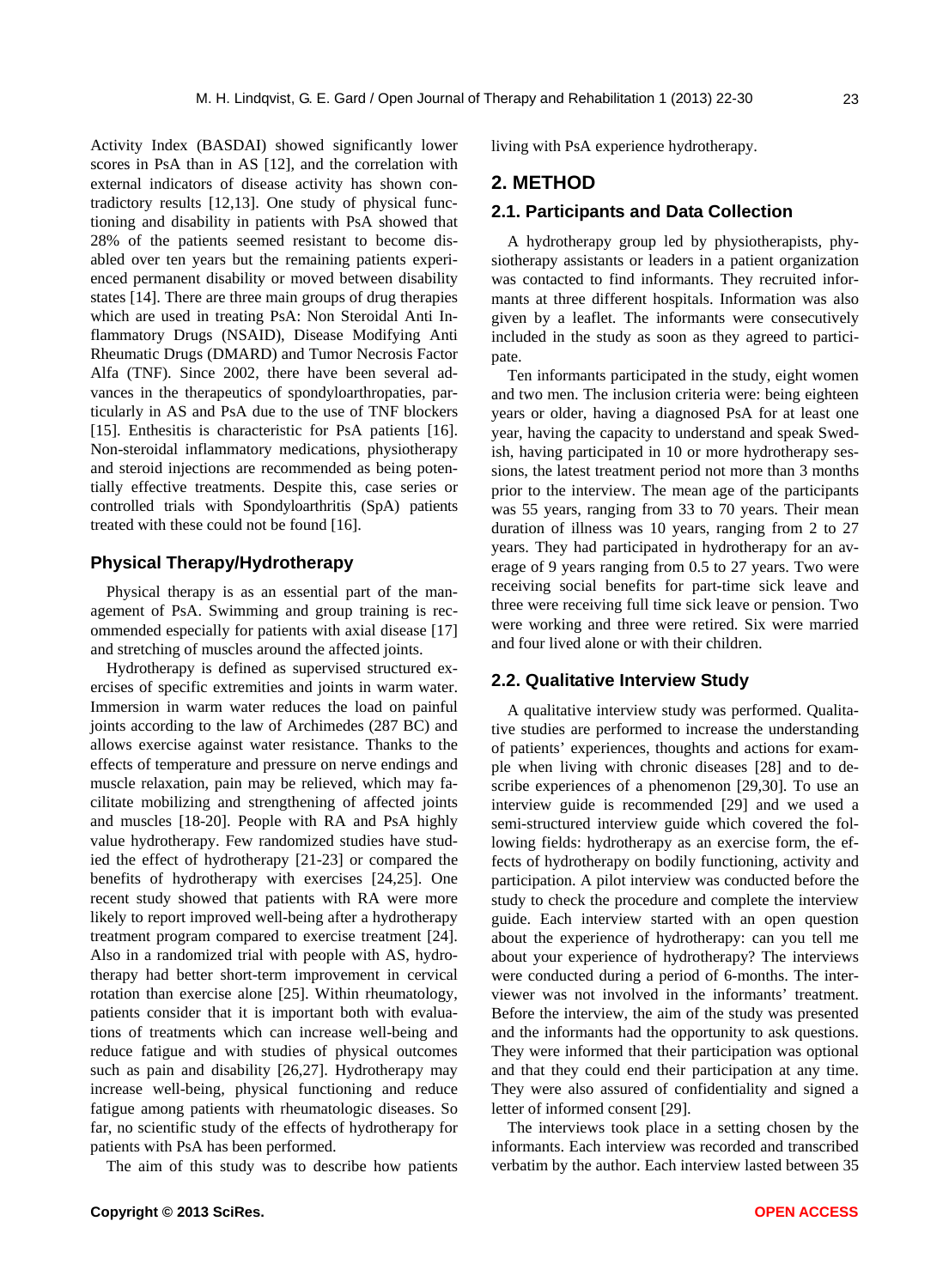24

and 60 minutes. This project has been approved by the central ethical review board in Linköping, number M238-09.

#### **2.3. Data Analysis**

The data analysis was performed with content analysis following the steps recommended by Graneheim and Lundman [31]. The data was reviewed multiple times in order to assure a complete and thorough understanding of the collected data. The text was divided into meaning units which were condensed and abstracted and labeled with codes. Examples of meaning units, condensed meaning units and codes are shown in **Table 1**. The whole text was considered when condensing and labeling meaning units with codes. The various codes were compared concerning differences and similarities and sorted into two categories with eight sub-categories constituting the manifest content. The categories were discussed by the authors. A process of reflection and discussion resulted in an agreement about how to sort the codes. Finally the underlying meaning, the latent content, of the categories was formulated into a theme.

# **2.4. Hydrotherapy Program**

The hydrotherapy group was led by physiotherapists,

Table 1. Description of the content analysis process.

physiotherapy assistants or leaders in a patient organization. Each hydrotherapy session lasted 45 - 50 min (at 35˚C) and was conducted in groups of 5 - 17 patients. The informants participated once or twice a week. The program included exercises for increased mobility, coordination, endurance, aerobic fitness, stretching and relaxation. It comprised exercises for all parts of the body. The pace of the exercises was guided by music.

## **3. RESULTS**

A theme "hydrotherapy—a multidimensional experience" and two categories emerged; situational factors and effects of hydrotherapy. The category "situational factors" comprised the subcategories: warm water, training factors and a competent coach and the category "effects of hydrotherapy" the subcategories: psychological effects, physical capacity improvements, social effects, changed pain experience and changes in work and participation in daily life **Table 2**.

#### **3.1. Situational Factors of Hydrotherapy**

#### **3.1.1. Warm Water**

All informants, but one described that warm water or enough warm water was important "*It*'*s very important*, *I prefer being in the warm pool which is* 34˚C - 36˚C*.* 

| <b>Meaning unit</b>                                                                                                                | Condensed meaning unit                                                                                           | Code                              |  |  |
|------------------------------------------------------------------------------------------------------------------------------------|------------------------------------------------------------------------------------------------------------------|-----------------------------------|--|--|
| Vacuum cleaning still hard, but manage to do it today,<br>became really poorly as I vacuum cleaned,<br>manage to do shopping today | Manage to perform daily routines like vacuum<br>cleaning and do shopping, which earlier were<br>hard to perform. | Manage daily routines much better |  |  |

|  |  | Table 2. Theme, the two main categories, subcategories and codes. |  |  |
|--|--|-------------------------------------------------------------------|--|--|
|  |  |                                                                   |  |  |

| <b>Theme</b>             |                                                                                                                                                                                                                                                                                                            | HYDROTHERAPY—A MULTIDIMENSIONAL EXPERIENCE                                                                                                                                                           |                                                                                                                                                                                      |                                                                                                                                                      |                                                                                                                                                                                                                                                                                                        |                                                                                                                                                                                                    |                                                                                                                                                                                                                                   |                                                                                                                                                         |  |
|--------------------------|------------------------------------------------------------------------------------------------------------------------------------------------------------------------------------------------------------------------------------------------------------------------------------------------------------|------------------------------------------------------------------------------------------------------------------------------------------------------------------------------------------------------|--------------------------------------------------------------------------------------------------------------------------------------------------------------------------------------|------------------------------------------------------------------------------------------------------------------------------------------------------|--------------------------------------------------------------------------------------------------------------------------------------------------------------------------------------------------------------------------------------------------------------------------------------------------------|----------------------------------------------------------------------------------------------------------------------------------------------------------------------------------------------------|-----------------------------------------------------------------------------------------------------------------------------------------------------------------------------------------------------------------------------------|---------------------------------------------------------------------------------------------------------------------------------------------------------|--|
| Category<br>Sub-category | <b>EFFECTS OF HYDROTHERAPY</b>                                                                                                                                                                                                                                                                             |                                                                                                                                                                                                      |                                                                                                                                                                                      |                                                                                                                                                      | <b>SITUATIONAL FACTORS</b>                                                                                                                                                                                                                                                                             |                                                                                                                                                                                                    |                                                                                                                                                                                                                                   |                                                                                                                                                         |  |
|                          | Psycho-logical<br>effects                                                                                                                                                                                                                                                                                  | Physical<br>capacity<br>improvements                                                                                                                                                                 | Social effects                                                                                                                                                                       | Changed pain<br>experience                                                                                                                           | Changes in work<br>and participation<br>in daily life                                                                                                                                                                                                                                                  | Warm water                                                                                                                                                                                         | Training<br>factors                                                                                                                                                                                                               | Competent<br>instructor                                                                                                                                 |  |
| Codes                    | Increased self<br>efficacy<br>Increased<br>mood-energy<br>More happiness<br>Less worrying<br>Increased harmony<br>Improved sleep<br>Positive impact on<br>cognition<br>Live in the present<br>Increased relaxation<br>Belief in the future Stimulation to<br>Succeed<br>Subdue passivity<br>and negativism | Increased<br>mobility<br>Decreased<br>stiffness<br>Decreased<br>morning<br>stiffness<br>Walk longer<br>Increased<br>strength<br>Improved<br>balance<br>stability<br>increase<br>physical<br>activity | Sharing of<br>experiences<br>Met with<br>understanding,<br>Positive<br>solidarity,<br>Acceptance<br>for each other<br>Support from<br>group gave<br>energy broke<br>social isolation | Less pain<br>Pain changed<br>less intense or<br>troublesome<br>Reduced pain<br>fixation<br>Training did<br>not produce<br>to other<br>training forms | Positive impact<br>on work ability<br>Positive impact on<br>way back to work<br>Manage daily<br>routines much<br>better<br>Increased<br>recreational<br>pursuits<br>pain in contrast Increased capacity<br>to cope with stress<br>and psychological body in contrast<br>demands in their<br>daily life | Enough warm<br>water otherwise<br>start a relapse<br>Direct impact on<br>well-being and<br>relaxation<br>Perform<br>movements that<br>were normally<br>impossible<br>Train the whole<br>to walking | Regular<br>training<br>important<br>Group<br>composition,<br>Variation in<br>the training<br>Use of music<br>Group training<br>easier than<br>individually<br>tailored<br>training<br>Train on<br>different<br>intensity<br>level | Competent<br>Understanding<br>Emphatic<br>Coach<br>especially<br>important at<br>the beginning<br>of<br>hydro-therapy<br>Information<br>about intensity |  |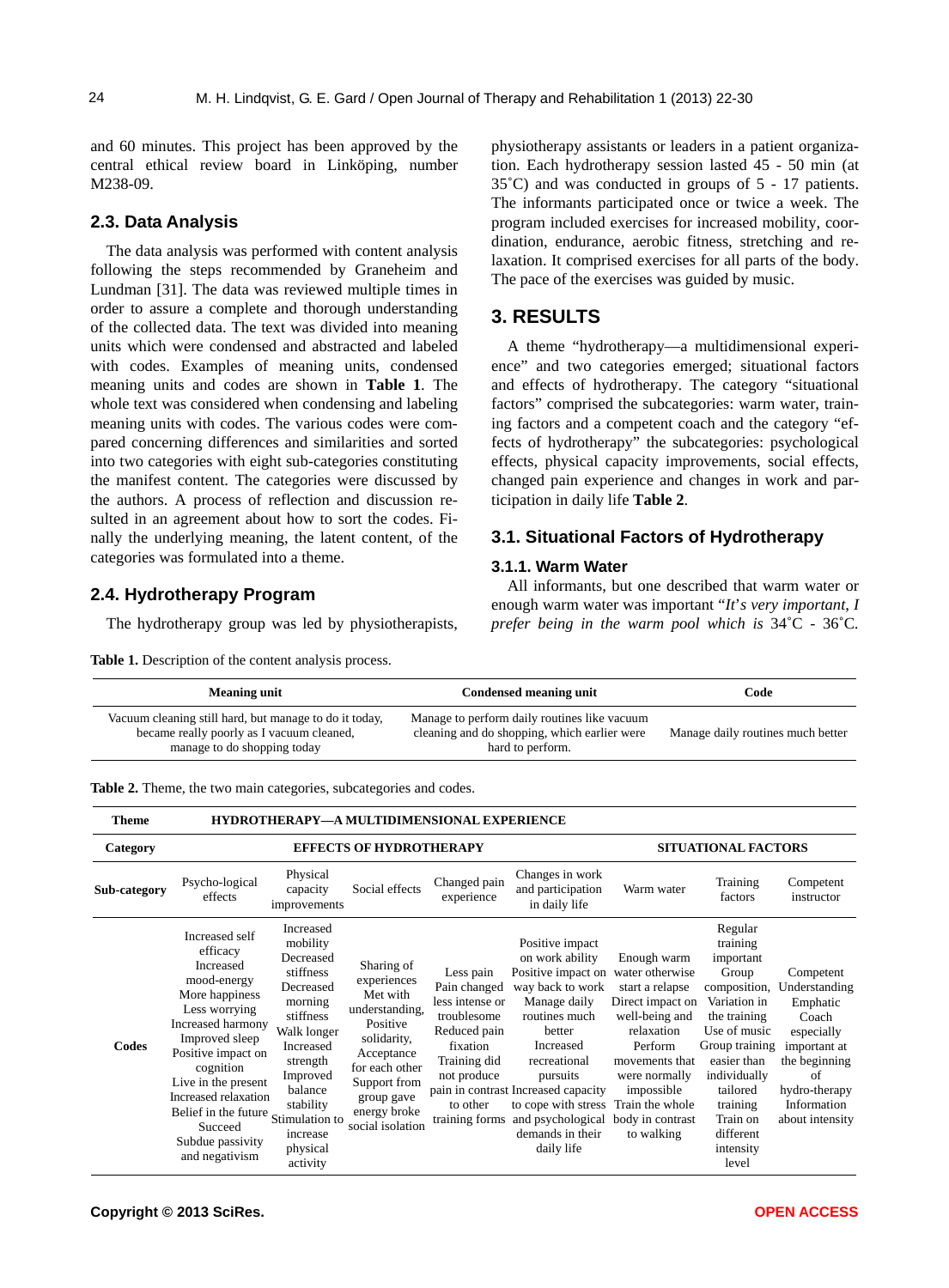*When it*'*s cold*, *then I also have contractions in the thoracic spine. When it*'*s getting cold you feel your muscles tighten and then*… *I get pain*" (*Inf.* 3). The water also seemed to have a direct impact on well-being and relaxation and enabled the informants to perform movements that were normally impossible more easily and with less pain. The informants could train the whole body in the water.

#### **3.1.2. Training Factors**

The hydrotherapy was experienced to be improved by different training factors, such as regular training, the group composition, variation in the training and the use of music. Regular training was important to get positive treatment effects. Without regular training the positive training effects gradually disappeared, with increased tiredness and reduced energy for work and/or leisure activities as a result. It took two to three sessions before any effects of the training could be experienced "*I got a break from the hydrotherapy due to an operation on my hands*, *I felt after a while that my condition had become worse*, *it will take time to catch up again and achieve the same level I had before I took the break*" (*Inf*. 1)*.* 

The group composition and homogeneity of the group in age and physical capacity was experienced to be important, together with the opportunity to train on different intensity levels. It was also easier to perform the exercises when doing them in a group. Variation in hydrotherapy exercises and the use of music in the training were experienced as important. It increased the joy and motivation and also helped the informants to perform the movements in the correct way.

#### **3.1.3. A Competent Instructor**

Most informants experienced that having a competent instructor was very important. The instructor should be competent, understanding and empathic. "*Feeling safe with the instructors… they have to be capable*" (*Inf.* 7)*.*

The instructions from the coach were especially important at the beginning of the hydrotherapy session since the patients were afraid of performing the exercises in an incorrect manner. Some informants had experienced setbacks at the beginning of their training and found it difficult to choose the intensity of the training. Most informants got enough information from the instructor about how to tailor the training to themselves.

# **3.2. Effects of Hydrotherapy**

Different effects of the hydrotherapy treatment were experienced such as psychological effects, improved physical capacity, social effects and a positively changed pain experience.

#### **3.2.1. Psychological Effects**

Psychological effe**c**ts were experienced as an important subcategory, including experiences of increased selfefficacy, increased mood-energy, and increased relaxation. Hydrotherapy was experienced to increase the informants' self-efficacy, self-confidence and beliefs in the future, which allowed them to try new tasks. It helped them to succeed and to subdue passivity and negativism. "*I have much more belief in that I will not end up in a wheelchair and feel that I will manage more and more*" (*Inf*. 4).

Improved mood was experienced as more happiness, less worrying, experiences of doing something fun, increased harmony, feelings of freedom and contentment about positive achievements. "*It is important for me to be able to plan and do something I can manage*, *I feel fine to be able to do something that I find fun*, *and in that way I also feel better*. *In other words if I can cope with pain I am happier*" (*Inf.* 8)*.* Some experienced an increase in energy already the same day, others the day after a session, with positive impact on many aspects in their lives. Some informants experienced a positive tiredness directly after training and the increased energy was experienced after one day. Some experienced improved sleep and relaxation which had positive impact on emotions and cognitions and increased their ability to live in the present moment.

#### **3.2.2. Improved Physical Capacity**

Improved physical capacity was experienced. Almost all informants experienced increased mobility and decreased stiffness in general or decreased morning stiffness which for some enabled them to take a greater part in leisure activities and for some the ability to walk longer. "*I feel less pain because I can control my body in another way when I walk*. *The body becomes limp not trained in the pool*, *I become stiff and then I can*'*t get my body to follow when I walk*. *I walk longer distances today*" (*Inf.* 2). Others described increased strength or the possibility to retain strength. Improved physical fitness, improved balance, stability and a stimulation to increase physical activity were other important areas of improvement.

#### **3.2.3. Social Effects**

The social effects were very important for the majority of the informants. The sharing of experiences with others living with PsA or other rheumatic deceases and to be met with understanding were two important factors. "*Meet others who are in the same situation is important*. *I can tell my husband that I feel so or so but he can*'*t grasp it anyway*, *but if I tell someone who suffer from the same condition they understand what it is and that I think is very important*" (*Inf.* 5)*.* The group helped the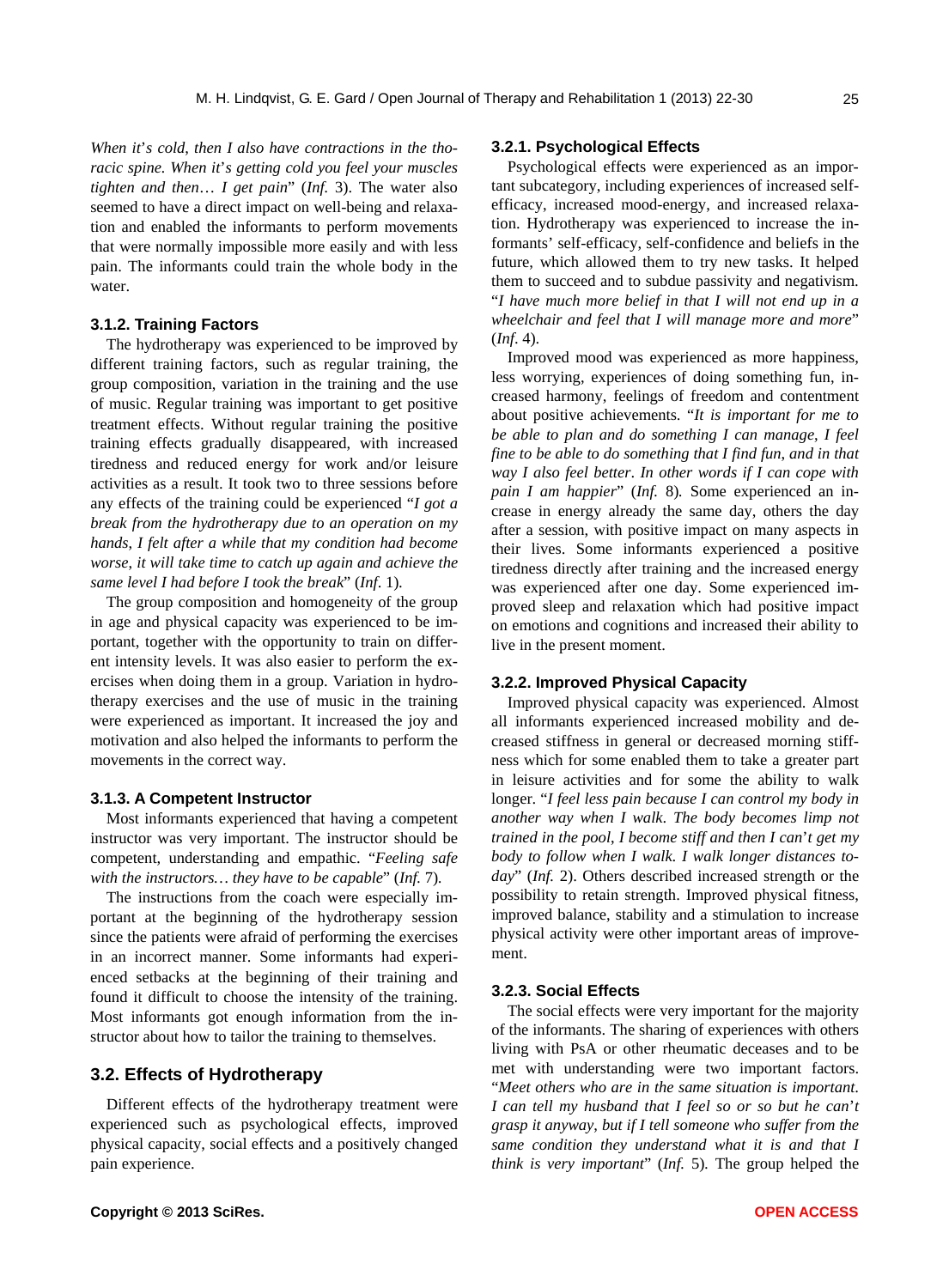informants not to feel alone in their situation. The group also created a positive solidarity and acceptance for each other. To joke and laugh were considered very positive experiences. The support from the group gave energy and broke social isolation.

#### **3.2.4. Positively Changed Pain Experience**

Most informants experienced less pain after the training and/or that their pain changed into being less intense or troublesome. The training also reduced their pain fixation. The hydrotherapy training did not produce pain, in contrast to other forms of training for example strength training. "*I think that I should have felt mentally and physically worse… and probably have been more closed up in myself with the pain*" (*Inf.* 9)*.* 

#### **3.2.5. Changes in Work and Participation in Daily Life**

Changes in work and participation in daily life were also experienced. Half of the group experienced that hydrotherapy had a positive impact on their work ability; or on their prospects of finding their way back to work. An increased participation in daily life and in recreational pursuits was experienced. "*My body gets stronger*, *it makes me manage more*, *it has had an impact on my whole life*, *actually*, *the training in the pool*. *I improve my mobility so I can take part in life in another way*" (*Inf.*  2). Some informants experienced an increased capacity to cope with stress and psychological demands in their daily life. Some informants felt that they managed their daily routines with more ease and others that they possessed the strength and energy to do other things.

# **4. DISCUSSION**

To our knowledge, no earlier study has explored how patients living with (PsA) experience hydrotherapy. In the present study, hydrotherapy was experienced as a multidimensional experience, influenced by factors in the treatment situation as well as by different effects. Situational factors experienced were warm water, training factors and a competent instructor. Almost all the informants stressed the importance of warm water, approximately 35˚C. The warm water had a direct impact on wellbeing and relaxation, which only to some extent has been confirmed earlier [18,32]. A 50% increase in cardiac output has been found at a water temperature of 35˚C (30). This, 35˚C, may be the most favourable temperature for hydrotherapy for patients with PsA and stresses the importance of facilitating pools with warm water for this group. Regular training was considered as very important. An earlier study of hydrotherapy for patients with RA has shown that the energy level can be maintained three months after the end of hydrotherapy treatment [22]. Regarding muscle strength, one study showed that positive effects of hydrotherapy may last for about two months [32], while another study showed less positive results [22]. Flexibility was maintained in one study at a three month follow up [33]. It appears that this group of patients benefit from continuous training. In addition, they required two to three sessions of training before any positive effects could be noticed. Geytenbeck found that the length of hydrotherapy training periods in different studies ranged from four days to 36 weeks with an average of 10 weeks [34]. The frequency of hydrotherapy training ranged from daily to weekly with an average of (2 - 3) times per week. She also states that researchers do not recommend any specific frequency or duration. Stenström and Minor, who have studied different forms of exercises for patients with RA state that strength training, is recommended be performed 2 to 3 times per week [35]. Other studies of duration of strength training state that eight to ten weeks training provide positive effects [36]. The duration of hydrotherapy for patients with rheumatic diseases needs to be further studied.

In this study some informants experienced that it was important to train in groups at tailored intensity training levels to be satisfactory. Too intense training sessions may cause setbacks and increase pain for some patients. That group training can be more effective than individual training has been confirmed in earlier studies [37].

A majority of the informants in this study experienced that music made the training more fun and inspiring and that it helped them in performing the movements. This has only to some extent been notified earlier [38]. An instrument, the Brunel Music Rating Inventory-2, can help instructors to select music that has a motivational effect. Karageorghis *et al*. state that motivational music might increase exercise enjoyment [38] and decrease pain and depression and promote individual empowerment [39] which is of great importance for these patients. Also competence development for instructors may imply more motivating training sessions and a positive difference in treatment effects. Concerning coaching, the informants stressed competence, understanding and empathy. The role as a coach demands a significant amount of knowledge and commitment. During this study the instructors had different qualifications. We consider it important that the instructors can update their competence regularly. The instructor's motivation and engagement is important for positive training effects [40] and to strengthen patients' vitality [40]. The importance of the training instructor needs to be further explored [41]. In addition, the informants found it difficult to know at what intensity they should begin to exercise. It has been recommended to begin with very light weights to avoid setbacks in training for patients with RA [42], but studies, comparing frequency and intensity of strength training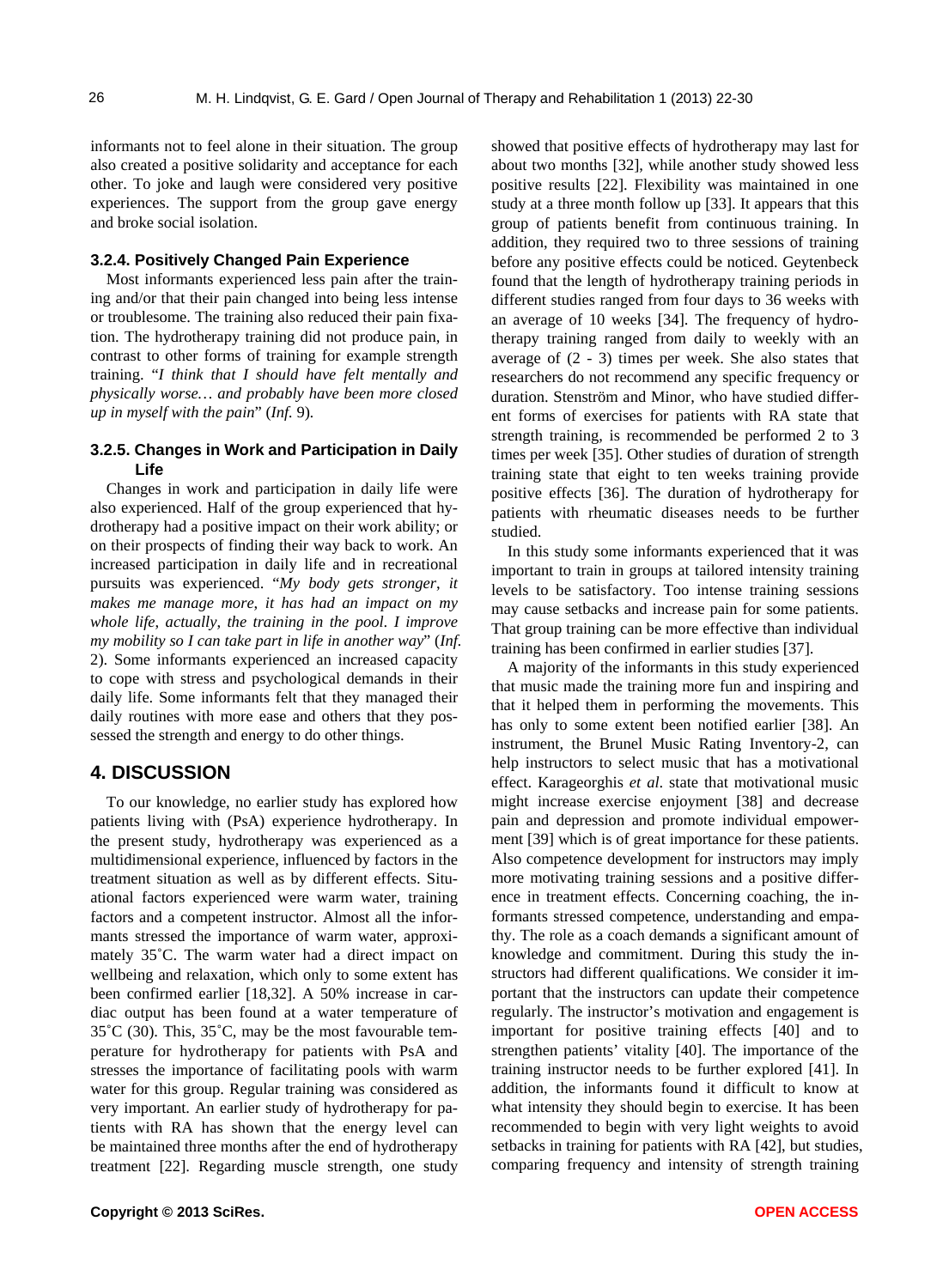are lacking [42]. In clinical practice it is well known that patients with PsA often have more pain after training than AS patients. This study stresses the importance of further studies about the dosage of strength training for PsA patients.

Different effects of hydrotherapy were noted. Psychological effects such as increased self-efficacy, moodenergy, and relaxation were experienced, which to some extent have been confirmed by earlier research on RA patients [21,22,33,34]. Positive mood enhances perceived self-efficacy and low mood diminishes it [43]. Hydrotherapy was also experienced as beneficial as the informants succeed in doing something they managed to do. Some informants experienced better sleep or required less sleep, which is new knowledge for this patient group. It has earlier been shown that total sleep time may increase and total nap time may decrease among patients with fibromyalgia who participated in hydrotherapy. [44]. Many patients with RA and PsA are very tired, which may be due to suffering from disturbed sleeping patterns. This needs to be further researched, since patients identify fatigue as an important outcome, and lack of sleep can be related to that [26].

The patients in this study got increased energy from the hydrotherapy training, influencing all aspects of their lives. This is very important since fatigue is as severe and frequent as pain among PsA patients [45,46]. Some informants stated that the relaxation they experienced had a positive influence on their cognitive capacity. It is well known from modern pain research that long lasting pain has an influence on the cognitive capacity [47,48]. Hydrotherapy has been shown to have effect on cognitive function in patients with fibromyalgia [49]. Further research of patients with PsA would be valuable. In this study the informants experienced physical capacity improvements which included increased joint mobility, reduced stiffness, increased strength, improved balance, and/or increased walking distance. The physical effect of increased joint mobility [25,50] has to some extent been confirmed on patients with RA and AS and decreased stiffness on patients with AS [25]. Increased strength has been confirmed on patients with RA [22,23] Improved balance [51] and an increased physical activity level have to some extent been confirmed by earlier studies on patients with RA [23]. Hydrotherapy as a measure to increase physical activity is very important from a health perspective since patients with RA and patients with other rheumatic diseases have an over representation of cardiovascular diseases [52].

The informants in this study experienced that group training increased their energy and broke their pattern of social isolation. Social support and its impact on physical health has been studied by Wallstone *et al*. [53], showing that there is a link between social support and physical health. It is important to belong to a particular group, it can predict improved health for women and fewer symptoms for men [54]. This needs to be further investigated in patients coping with rheumatic diseases. In other studies on patients with RA, social functioning and social support from the family and friends have been focused. Improved social functioning has been shown after three months of intensive hydrotherapy training [22]. In this study most, but not all, informants experienced less pain after hydrotherapy. As previously described, more pain could possibly be due to too much intense training [42]. Hydrotherapy helped some informants in breaking pain fixation which is important for self-management [43]. Less pain after hydrotherapy treatment has been confirmed earlier [25,50] from patients with RA and AS.

Half of the group in this study described that hydrotherapy had a positive impact on their work capacity and/or return to work. No quantitative study has shown any positive effect on work capacity among patients with RA, attending hydrotherapy [33], probably due to a too short training period [33]. A long-term study of the effects of hydrotherapy on work ability and participation in daily life can be recommended as also participation was experienced to be improved in the present study. An earlier study has shown that 51 of 91 (53%) ICF-categories concerning activity and participation were affected by PsA in at least 30% of participants [3]. A similar study of patients with RA showed that 16 of 48 (33%) categories were affected. Increased participation in daily life in the area of physical capacity has been confirmed by earlier studies on RA patients [22,33].

# **5. DISCUSSION OF METHOD**

All informants were given the option of receiving a copy of the transcribed interview and had the opportunity to add information, but no one did. All data was also transcribed by the same person, the first author, these actions may have implied credible data [55]. The quotations were translated by a professional translator. Even though a consecutive selection was used, a variation of age and various experiences were achieved. We had both men and women, of various ages and with different experiences in our study which may have increased the credibility of the study [31]. A limitation was that only one informant had his/her origin from outside the Nordic countries and that only two men accepted to participate. The participating ten informants were the only available informants fulfilling the inclusion criteria in the region. However, it may be so that if the researcher, as in our study, is well acquainted with the research method and have thorough knowledge about the field, also a not so large number of informants can be enough to give a rich material [56]. In qualitative studies when using content analysis the pre understanding of the author always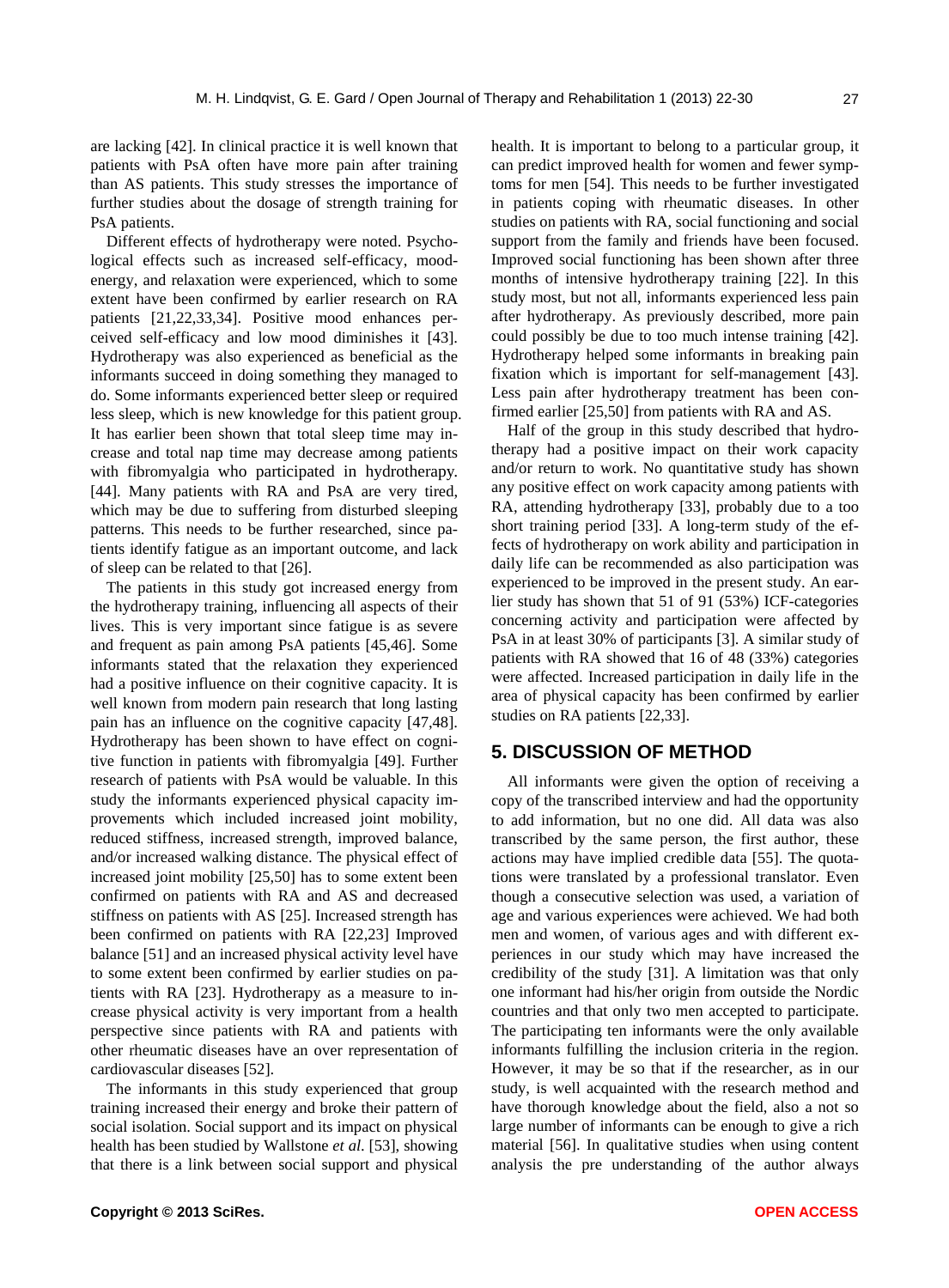needs to be reflected upon. In this study a co-author who does not work with rheumatology patients assisted in categorizing the data which lends credibility to the study [31]. The transferability of a qualitative study can be facilitated with a clear description of the aim and context, selection of informants, data collection and process of analysis [31]. As authors we have considered these factors and mean that the results can be transferred to hydrotherapy treatment for patients with PsA in a similar hydrotherapy context. We recommend quantitative studies of hydrotherapy with the use of the psoriatic arthritis quality of life (PsAQoL) instrument, (which is the only reliable and valid instrument so far for this specific patient group) and to study [57] if quality of life of this patient group may be improved. There is also a need of further development of physical outcome measures for this specific patient group.

### **6. CONCLUSION**

Positive effects of hydrotherapy were experienced on physical function, energy, sleep, cognitive function, ability to work and participation in daily life. Further controlled studies are needed. The hydrotherapy instructors had an important coaching role, which needs to be promoted.

# **REFERENCES**

- [1] Mease, P.J., Gladman, D.D., Kreuger, G.G. and Taylor, W.J. (2005) Prologue: Group for research and assessment of Psoriasis and Psoriatic Arthritis (GRAPPA). *Annals of the Rheumatic Diseases*, **64**, 1-2.
- [2] O'Neill, T. and Silman, A.J. (1994) Psoriatic arthritis. Historical background and epidemiology. *Baillière*'*s Clinical Rheumatology*, **8**, 245-261. [http://dx.doi.org/10.1016/S0950-3579\(94\)80017-0](http://dx.doi.org/10.1016/S0950-3579(94)80017-0)
- [3] Taylor, W.J., Gladman, D.D., Mease, P.J., Adebajo, A., Nash, P.J. and Feletar, M. (2009) The impact of psoriatic arthritis according to the international classification of functional health and disability (ICF). *ACR/ARHD Annual Scientific Meeting*, Philadelphia, 17-19 October 2009.
- [4] Alamanos, Y., Voulgari, P.V. and Drosos, A.A. (2008) Incidence and prevalence of psoriatic arthritis: A systematic review. *Journal of Rheumatology*, **35**, 1354-1358.
- [5] Dhir, V. and Aggarwal, A. (2012) Psoriatic arthritis: A critical review. *Clinical Review in Allergy & Immunology*, **44**, 141-148. <http://dx.doi.org/10.1007/s12016-012-8302-6>
- [6] Sokoll, K.B. and Helliwell, P.S. (2001) Comparison of disability and quality of life in rheumatoid and psoriatic arthritis. *Journal of Rheumatology*, **28**, 1842-1846.
- [7] Mustur, D. and Vujasinovic-Stupar, N. (2007) The impact of physical therapy on the quality of life of patients with rheumatoid and psoriatic arthritis. *Medicinski Pregled*, **60**,

241-246. <http://dx.doi.org/10.2298/MPNS0706241M>

- [8] Mease, P. and Goffe, B.S. (2005) Diagnosis and treatment of psoriatic arthritis. *Journal of the American Academy of Dermatology*, **52**, 1-19. <http://dx.doi.org/10.1016/j.jaad.2004.06.013>
- [9] Zink, A., Thiele, K., Huscher, D., Listing, J., Sieper, J., Krause, A., *et al.* (2006) Healthcare and burden of disease in psoriatic arthritis. A comparison with rheumatoid arthritis and ankylosing spondylitis. *Journal of Rheumatology*, **33**, 86-90.
- [10] Battistone, M.J., Manaster, B.J., Reda, D.J. and Clegg, D.O. (1999) The prevalence of sacroilitis in psoriatic arthritis: New perspectives from a large, multicenter cohort. A department of veterans affairs cooperative study. *Skeletal Radiology*, **28**, 196-201. <http://dx.doi.org/10.1007/s002560050500>
- [11] Nash, P. (2006) Therapies for axial disease in psoriatic arthritis. A systematic review. *Journal of Rheumatology*, **33**, 1431-1434.
- [12] Taylor, W.J. and Harrison, A.A. (2004) Could the Bath Ankylosing Spondylitis Disease Activity Index (BASDAI) be a valid measure of disease activity in patients with psoriatic arthritis? *Arthritis & Rheumatism*, **51**, 311-315. <http://dx.doi.org/10.1002/art.20421>
- [13] Eder, L., Chandran, V., Shen, H., Cook, R.J. and Gladman, D.D. (2010) Is ASDAS better than BASDAI as a measure of disease activity in axial psoriatic arthritis? *Annals of the Rheumatic Diseases*, **69**, 2160-2164. <http://dx.doi.org/10.1136/ard.2010.129726>
- [14] Husted, J.A., Tom, B.D., Farewell, V.T., Schentag, C.T. and Gladman, D.D. (2005) Description and prediction of physical functional disability in psoriatic arthritis: A longitudinal analysis using a Markov model approach. *Arthritis & Rheumatism*, **53**, 404-409. <http://dx.doi.org/10.1002/art.21177>
- [15] Yan, L., Cortinovis, D. and Stone, M.A. (2004) Recent advances in the treatment of the spondyloarthropathies. *Current Opinion in Rheumatology*, **16**, 357-365. <http://dx.doi.org/10.1097/01.bor.0000129719.21563.35>
- [16] Ritchlin, C.T. (2006) Therapies for psoriatic enthesopathy. A systematic review. *Journal of Rheumatology*, **33**, 1435- 1438.
- [17] Klareskog, L., Saxne, T. and Enman, Y. (2005) Reumatologi. Studentlitteratur, Lund.
- [18] Melzack, R. and Wall, P.D. (1965) Pain mechanism: A new theory. *Science*, **150**, 971-979. <http://dx.doi.org/10.1126/science.150.3699.971>
- [19] Kjellgren, A., Sundequist, U., Norlander, T. and Archer, T. (2001) Effects of flotation-REST on muscle tension pain. *Pain Research & Management*, **6**, 181-189.
- [20] Bender, T., Karagulle, Z., Balint, G.P., Gutenbrunner, C., Balint, P.V. and Sukenik, S. (2005) Hydrotherapy, balneotherapy, and spa treatment in pain management. *Rheumatology International*, **25**, 220-224. <http://dx.doi.org/10.1007/s00296-004-0487-4>
- [21] Athern, M., Nicholls, E., Simionato, E., Clark, M. and Bond, M. (1995) Clinical and psychological effects of hydrotherapy in rheumatic diseases. *Clinical Rehabilita-*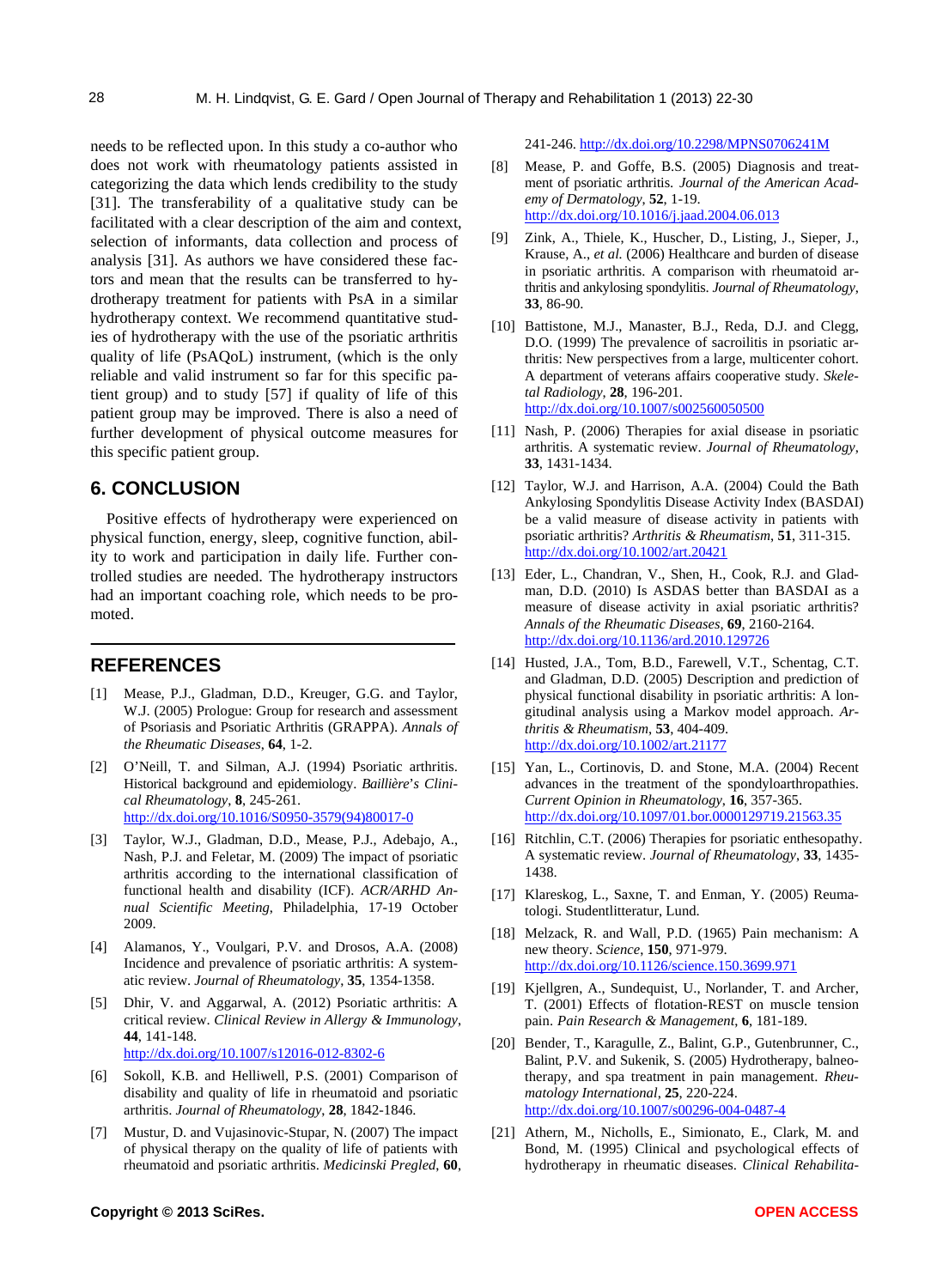*tion*, **9**, 204-212. http://dx.doi.org/10.1177/026921559500900305

- [22] Bilberg, A., Ahlmen, M. and Mannerkorpi, K. (2005) Moderately intensive exercise in a temperate pool for patients with rheumatoid arthritis: A randomized controlled study. *Rheumatology* (*Oxford*), **44**, 502-508. <http://dx.doi.org/10.1093/rheumatology/keh528>
- [23] Stenström, C.H., Lindell, B., Swanberg, B., Swanberg, P., Harms-Ringdahl, K. and Nordemar, R. (1991) Intensive dynamic training in water for rheumatoid arthritis functional class II. A long term study of effects. *Scandinavian Journal of Rheumathology*, **20**, 358-365. <http://dx.doi.org/10.3109/03009749109096812>
- [24] Eversden, L., Maggs, F., Nightingale, P. and Jobanputra, P. (2007) A pragmatic randomised controlled trial of hydrotherapy and land exercises on overall well being and quality of life in rheumatoid arthritis. *BMC Musculoskeletal Disorders*, **8**, 23. <http://dx.doi.org/10.1186/1471-2474-8-23>
- [25] Helliwell, P.S., Abbott, C.A. and Chamberlain, M.A. (1996) A randomised trial of three different physiotherapy regimes in ankylosing spondylitis. *Physiotherapy*, **82**, 85-90. [http://dx.doi.org/10.1016/S0031-9406\(05\)66956-8](http://dx.doi.org/10.1016/S0031-9406(05)66956-8)
- [26] Carr, A., Hewlett, S., Hughes, R., Mitchell, H., Ryan, S. and Carr, M. (2003) Rheumatology outcomes: The patient's perspective. *Journal of Rheumatology*, **30**, 880- 883.
- [27] Her, M. and Kavanaugh, A. (2012) Patient-reported outcomes in rheumatoid arthritis. *Current Opinion in Rheumatology*, **24**, 327-334.
- [28] Charmaz, K. (1990) Discovering chronic illness: Using grounded theory. *Social Science & Medicine*, **30**, 1161- 1172. [http://dx.doi.org/10.1016/0277-9536\(90\)90256-R](http://dx.doi.org/10.1016/0277-9536(90)90256-R)
- [29] Kvale, S. and Torhell, S.-E. (1997) Den kvalitativa forskningsintervjun. Studentlitteratur, Lund.
- [30] Gibson, B.E. and Martin, D.K. (2003) Qualitative research and evidence-based physiotherapy practice. *Physiotherapy*, **89**, 350-358. [http://dx.doi.org/10.1016/S0031-9406\(05\)60027-2](http://dx.doi.org/10.1016/S0031-9406(05)60027-2)
- [31] Graneheim, U.H. and Lundman, B. (2004) Qualitative content analysis in nursing research: Concepts, procedures and measures to achieve trustworthiness. *Nurse Education Today*, **24**, 105-112. <http://dx.doi.org/10.1016/j.nedt.2003.10.001>
- [32] Moberg, K.U. (2000) Lugn och beröring: Oxytocinets läkande verkan i kroppen. Natur och Kultur i Samarbete med Axelsons Gymnastiska Institut, Stockholm.
- [33] Hall, J., Skevington, S.M., Maddison, P.J. and Chapman, K. (1996) A randomized and controlled trial of hydrotherapy in rheumatoid arthritis. *Arthritis Care and Research*, **9**, 206-215. [http://dx.doi.org/10.1002/1529-0131\(199606\)9:3<206::AI](http://dx.doi.org/10.1002/1529-0131(199606)9:3%3C206::AID-ANR1790090309%3E3.0.CO;2-J) [D-ANR1790090309>3.0.CO;2-J](http://dx.doi.org/10.1002/1529-0131(199606)9:3%3C206::AID-ANR1790090309%3E3.0.CO;2-J)
- [34] Geytenbeek, J. (2002) Evidence for effective hydrotherapy. *Physiotherapy*, **88**, 514-529. [http://dx.doi.org/10.1016/S0031-9406\(05\)60134-4](http://dx.doi.org/10.1016/S0031-9406(05)60134-4)
- [35] Stenstrom, C.H. and Minor, M.A. (2003) Evidence for the benefit of aerobic and strengthening exercise in rheumatoid

arthritis. *Arthritis & Rheumatism*, **49**, 428-434. <http://dx.doi.org/10.1002/art.11051>

- [36] Pollock, M.L. and Vincent, K.R. (1996) Resistance training for Health. *The President*'*s Council on Physical Fitness and Sports Research Digest*, Series 2, No. 8.
- [37] Martin, J.E. and Dubbert, P.M. (1982) Exercise apllication and promotion in behavioral medicine: Current status and future directions. *Journal of Consulting and Clinical Psychology*, **50**, 1004-1017. <http://dx.doi.org/10.1037/0022-006X.50.6.1004>
- [38] Karageorghis, C.I., Priest, D.L., Terry, P.C., Chatzisarantis, N.L. and Lane, A.M. (2006) Redesign and initial validation of an instrument to assess the motivational quailties of music in exercise: The Brunel Music Rating Inventory-2. *Journal of Sports Sciences*, **24**, 899-909. <http://dx.doi.org/10.1080/02640410500298107>
- [39] Siedliecki, S.L. and Good, M. (2006) Effect of music on power, pain, depression and disability. *Journal of Advanced Nursing*, **54**, 553-562. <http://dx.doi.org/10.1111/j.1365-2648.2006.03860.x>
- [40] Revstedt, P. (2002) Motivationsarbete. 3 Edition, Liber Utbildning AB, Falköping.
- [41] SBU. (2007) Metoder för att främja fysisk aktivitet. 111- 113.
- [42] Stenstrom, C.H. and Swärdh, E. (2006) Rätt doserad träning ger positiva effekter vid reumatoid artrit. *Fysioterapi*, **4**, 40-46.
- [43] Bandura, A. (1994) Self-efficacy. In: Ramachaudran, V.S. Ed., *Encyclopedia of Human Behavior*, Academic Press, New York, 71-81.
- [44] Vitorino, D.F., Carvalho, L.B. and Prado, G.F. (2006) Hydrotherapy and conventional physiotherapy improve total sleep time and quality of life of fibromyalgia patients: Randomized clinical trial. *Sleep Medicine*, **7**, 293- 296.<http://dx.doi.org/10.1016/j.sleep.2005.09.002>
- [45] Wolfe, F., Hawley, D.J. and Wilson. K. (1996) The prevalence and meaning of fatigue in rheumatic disease. *The Journal of Rheumatology*, **23**, 1407-1417.
- [46] Minnock, P. and Bresnihan, B. (2004) Pain outcome and fatigue levels reported by women with esablished rheumatoid arthritis. *Arthritis & Rheumatism*, **50**, 1171-1198.
- [47] Norrbrink, C. and Lundeberg, T. (2010) Om smärta ur ett fysiologiskt perspectiv. Studentlitteratur AB, Lund, 54- 55.
- [48] Lee, D.M., Pendleton, N., Tajar, A., O'Neill, T.W., O'Connor, D.B., Bartfai, G., *et al*. (2010) Chronic widespread pain is associated with slower cognitive processing speed in middle-aged and older European men. *Pain*, **151**, 30-36. <http://dx.doi.org/10.1016/j.pain.2010.04.024>
- [49] Munguia-Izquierdo, D. and Legaz-Arrese, A. (2007) Exercise in warm water decreases pain and improves cognitive function in middle-aged women with fibromyalgia. *Clinical and Experimental Rheumatology*, **25**, 823-830.
- [50] Templeton, M.S., Booth, D.L. and O'Kelly, W.D. (1996) Effects of aquatic therapy on joint flexibility and functional ability in subjects with rheumatic disease. *Journal of Orthopaedic & Sports Physical Therapy*, **23**, 376-381.